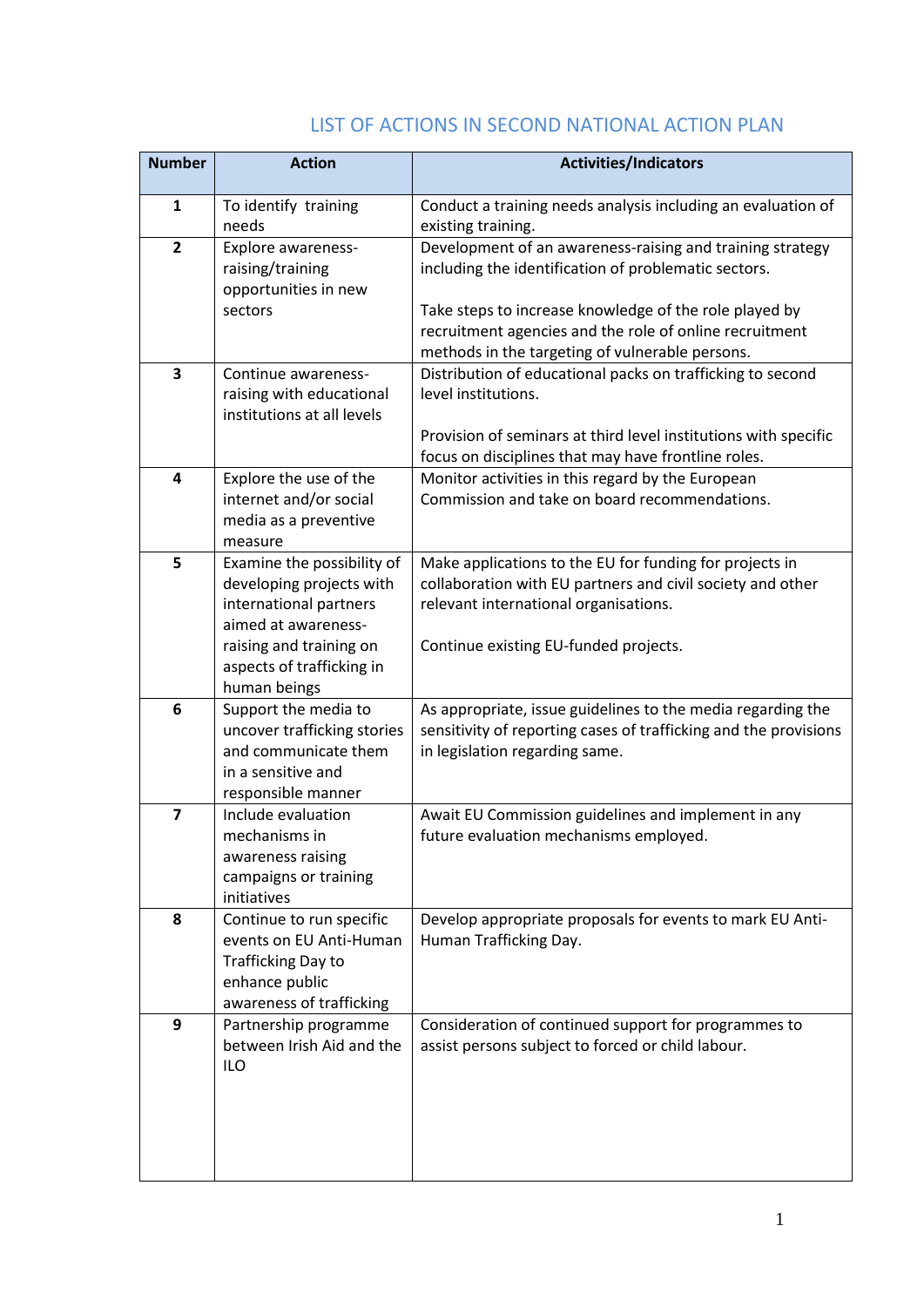| <b>Number</b> | <b>Action</b>                                    | <b>Activities/Indicators</b>                                                                                         |
|---------------|--------------------------------------------------|----------------------------------------------------------------------------------------------------------------------|
| 10            | Continue to implement                            | Interviews conducted in a timely manner; regular                                                                     |
|               | the "Guidelines on the                           | consultation with relevant partners; active participation in                                                         |
|               | employment of private                            | and contribution to international discussions in this area.                                                          |
|               | domestic employees by                            |                                                                                                                      |
|               | diplomatic staff"; review                        |                                                                                                                      |
|               | as required including                            |                                                                                                                      |
|               | examining the area of                            |                                                                                                                      |
|               | permitting family                                |                                                                                                                      |
|               | members to join the                              |                                                                                                                      |
|               | employee for the                                 |                                                                                                                      |
|               | duration of their posting.                       |                                                                                                                      |
|               | Engage actively in                               |                                                                                                                      |
|               | international discussions                        |                                                                                                                      |
|               | on this topic                                    |                                                                                                                      |
| 11            | Continued efforts to                             | Develop and implement education, training and monitoring                                                             |
|               | ensure that the border                           | programmes as appropriate.                                                                                           |
|               | remains a strong line of                         |                                                                                                                      |
|               | defence against                                  |                                                                                                                      |
|               | traffickers while ensuring                       |                                                                                                                      |
|               | human rights standards                           |                                                                                                                      |
|               | for migrants are                                 |                                                                                                                      |
|               | maintained                                       |                                                                                                                      |
| 12            | Develop international co-<br>operation           | Develop links with FRONTEX and with countries of origin of<br>trafficking victims.                                   |
| 13            | To continue to collect and                       | To link in with State and NGOs to promote effective and                                                              |
|               | analyse data on                                  | reliable data collection.                                                                                            |
|               | trafficking in human                             |                                                                                                                      |
|               | beings                                           | Collection and timely publication of annual national reports.                                                        |
| 14            | To contribute to                                 | To respond to requests for data from recognised European                                                             |
|               | <b>European Data Collection</b>                  | Institutions e.g. Eurostat.                                                                                          |
|               | Systems, as appropriate                          |                                                                                                                      |
| 15            | Examine methodologies                            | Assess potential use of Multiple Systems Estimation                                                                  |
|               | to improve assessment of                         | methodology.                                                                                                         |
|               | the potential scale of                           |                                                                                                                      |
|               | undetected human                                 |                                                                                                                      |
|               | trafficking                                      |                                                                                                                      |
| 16            | Examine methodologies                            | Development of 'attrition model' of human trafficking                                                                |
|               | aimed at providing                               | investigations from identification onwards.                                                                          |
|               | longitudinal information                         |                                                                                                                      |
|               | in relation to human                             | Data collection supported by development of a database on                                                            |
|               | trafficking investigations                       | victims including outcomes.                                                                                          |
|               |                                                  |                                                                                                                      |
| 17            | Conduct and encourage<br>research in the area of | Collect and analyse data and engage with researchers on<br>labour exploitation and sexual exploitation, preventative |
|               |                                                  |                                                                                                                      |
|               | trafficking in human<br>beings                   | measures employing community participation<br>methodologies as appropriate.                                          |
| 18            | Examination of the                               | Discussion with relevant stakeholders on the potential                                                               |
|               | current consultative                             | redesign of current consultative structures and participants.                                                        |
|               | structures.                                      |                                                                                                                      |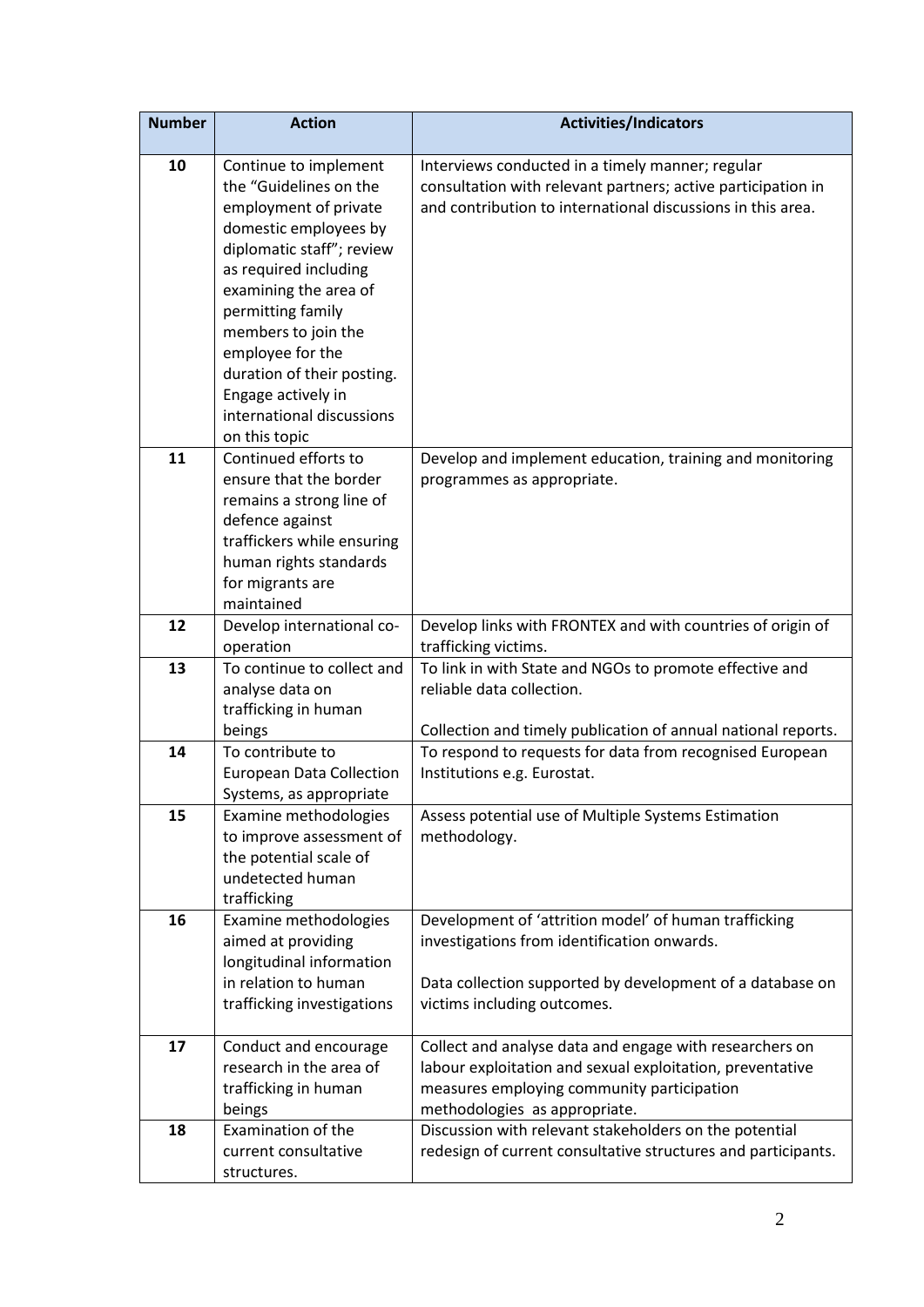| <b>Number</b> | <b>Action</b>                                                                                                                                                                      | <b>Activities/Indicators</b>                                                                                                                                                                                                                                                         |
|---------------|------------------------------------------------------------------------------------------------------------------------------------------------------------------------------------|--------------------------------------------------------------------------------------------------------------------------------------------------------------------------------------------------------------------------------------------------------------------------------------|
| 19            | Work with civil society,<br>trade unions and<br>business representatives<br>to explore effective<br>methodologies to reduce                                                        | Ongoing discussion with relevant stakeholders and<br>monitoring of developments at international level to identify<br>potential best practice models on demand reduction for<br>labour exploitation and sexual exploitation.                                                         |
|               | the demand for all forms<br>of trafficking.                                                                                                                                        | Action points, goals and timelines to be identified in work<br>plans.                                                                                                                                                                                                                |
| 20            | Take legislative measures<br>to reduce the demand for<br>the services of trafficking<br>victims in prostitution.                                                                   | Criminal Law (Sexual Offences) Bill.<br>Consider any alternative legislative proposals.                                                                                                                                                                                              |
| 21            | Carry out a fundamental<br>review of the formal<br>identification process for<br>victims of human<br>trafficking with time-                                                        | Review and development of any new process, to be<br>undertaken as a priority in consultation with the full range of<br>State and civil society organisations active in this field.<br>To re-examine the process for the allocation of Recovery and                                   |
|               | bound outcomes to<br>ensure that we have in<br>place a process that<br>meets international best<br>practice as soon as<br>possible                                                 | Reflection to victims of human trafficking.                                                                                                                                                                                                                                          |
| 22            | To examine<br>methodologies to<br>improve the level of<br>detection of human<br>trafficking victims with a<br>focus on problematic<br>sectors.                                     | Examination to be carried out in consultation with the full<br>range of State and civil society organisations active in this<br>field having regard to positive obligations to prevent,<br>prosecute and punish human trafficking.                                                   |
| 23            | Maintain the provisions<br>of the full range of<br>services to victims of<br>trafficking.                                                                                          | Continuing provision through the National Referral<br>Mechanism of services to victims e.g.<br>Accommodation<br>Legal Advices<br>Psychological and Health services<br>Immigration permissions as required                                                                            |
|               |                                                                                                                                                                                    | Development and introduction of a comprehensive policy<br>document outlining the measures for protection and<br>assistance to all victims, particularly to victims with special<br>needs.                                                                                            |
| 24            | To monitor and examine<br>the adequacy of, and<br>where necessary, make<br>recommendations to<br>improve, the services<br>provided to victims of<br>trafficking in human<br>beings | Monitor the provision of services to victims.<br>Identify areas for improvement including identifying the<br>most effective framework and work towards making those<br>improvements.<br>Monitor the implications of the EU Victims of Crime<br>Directive for victims of trafficking. |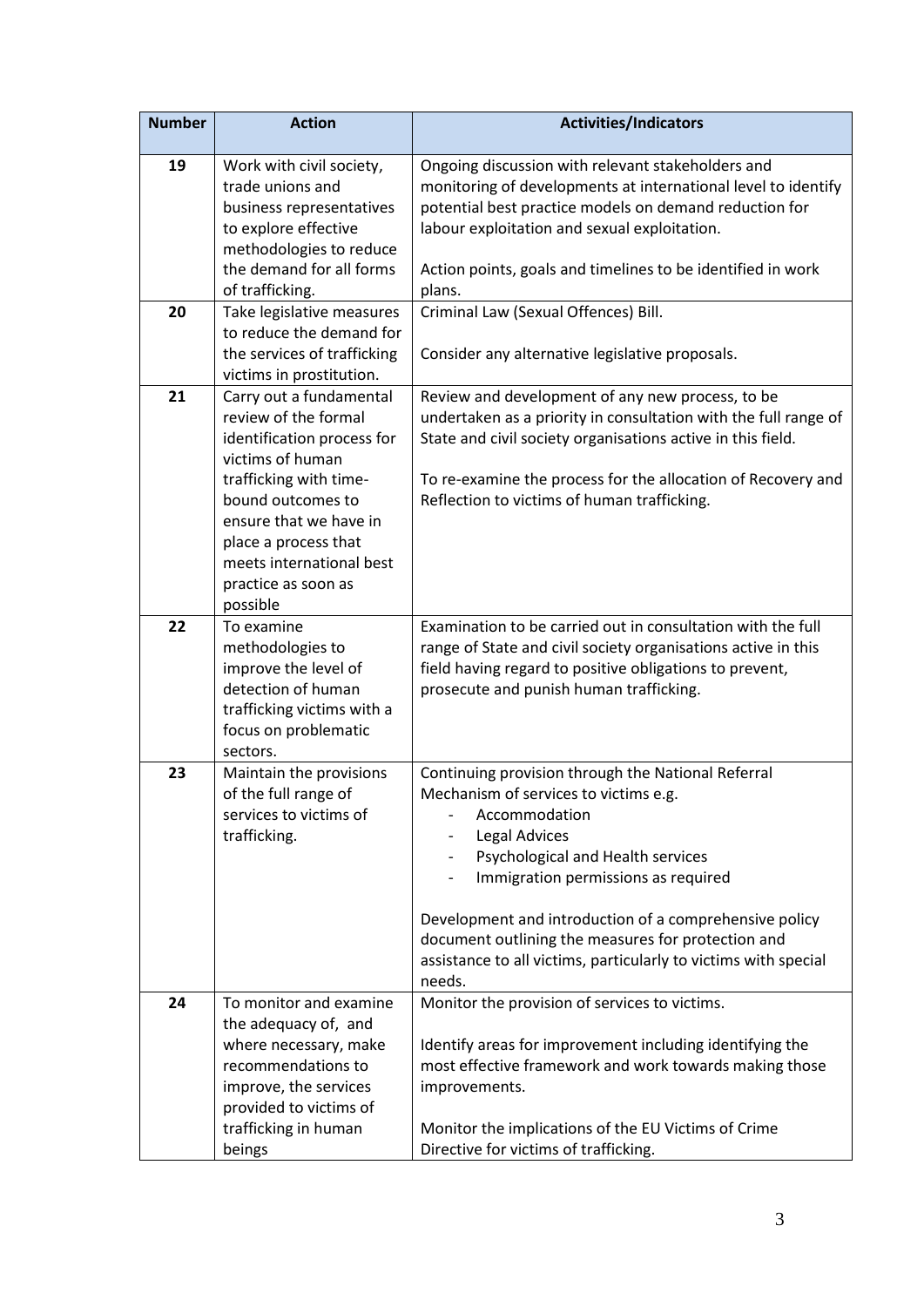| <b>Number</b> | <b>Action</b>                                                                                                                                                                                       | <b>Activities/Indicators</b>                                                                                                                                                                                                                                                                                                                                                                           |
|---------------|-----------------------------------------------------------------------------------------------------------------------------------------------------------------------------------------------------|--------------------------------------------------------------------------------------------------------------------------------------------------------------------------------------------------------------------------------------------------------------------------------------------------------------------------------------------------------------------------------------------------------|
| 25            | To consider the<br>implementation of a<br>victim service<br>database/case<br>management system                                                                                                      | Consult with State agencies and civil society to determine<br>the most effective and appropriate way to implement this<br>database/case management system.<br>Examine the use of a unique identifier for victims of human<br>trafficking.                                                                                                                                                              |
| 26            | To continue to<br>disseminate information<br>to raise awareness of the<br>indicators of human<br>trafficking to facilitate the<br>identification of victims                                         | Update guides and leaflets already developed on various<br>aspects of human trafficking and disseminate widely.                                                                                                                                                                                                                                                                                        |
| 27            | To ensure that victims of<br>trafficking in the asylum<br>process are recognised,<br>provided with safe,<br>secure and appropriate<br>support without<br>prejudice to their right to<br>seek asylum | Continue delivery of training to agencies involved in the<br>asylum process to ensure victims in that process are<br>appropriately identified and referred on to National Referral<br>Mechanism.<br>Monitor the implications of the International Protection Act<br>2015 for victims of trafficking.                                                                                                   |
| 28            | Keep under review the<br>adequacy of all measures,<br>including legislation,<br>aimed at the protection<br>of individuals from labour<br>exploitation                                               | Progress the outstanding recommendations in the "Report<br>on the Adequacy of current Irish legislation in relation to the<br>criminalisation of forced labour".<br>Keep under review all protective mechanisms.                                                                                                                                                                                       |
| 29            | Strengthen the role of<br>trade unions and<br>employers'<br>representative bodies in<br>preventing trafficking for<br>labour exploitation                                                           | Use the consultative structures in the National Action Plan to<br>strengthen and support the role of trade unions and<br>employers' representative bodies in preventing trafficking<br>for labour exploitation.                                                                                                                                                                                        |
| 30            | Work to enable Ireland's<br>ratification of the<br>Protocol to the ILO<br><b>Convention on Forced</b><br>Labour, No. 29                                                                             | Use the consultative structures to facilitate the ratification<br>of the Protocol to the ILO Convention on Forced Labour, No.<br>29.                                                                                                                                                                                                                                                                   |
| 31            | Take measures to<br>enhance knowledge base<br>in relation to trafficking<br>for forced begging and<br>forced criminal activities.                                                                   | Ensure data strategy is developed to encompass these forms<br>of trafficking.<br>Development of knowledge base in relation to countries of<br>origin of victims of trafficking for forced criminal activities.<br>Enhance intelligence sharing and collaborative working in<br>relation to these forms of trafficking.<br>Facilitate awareness in the legal profession and criminal<br>justice system. |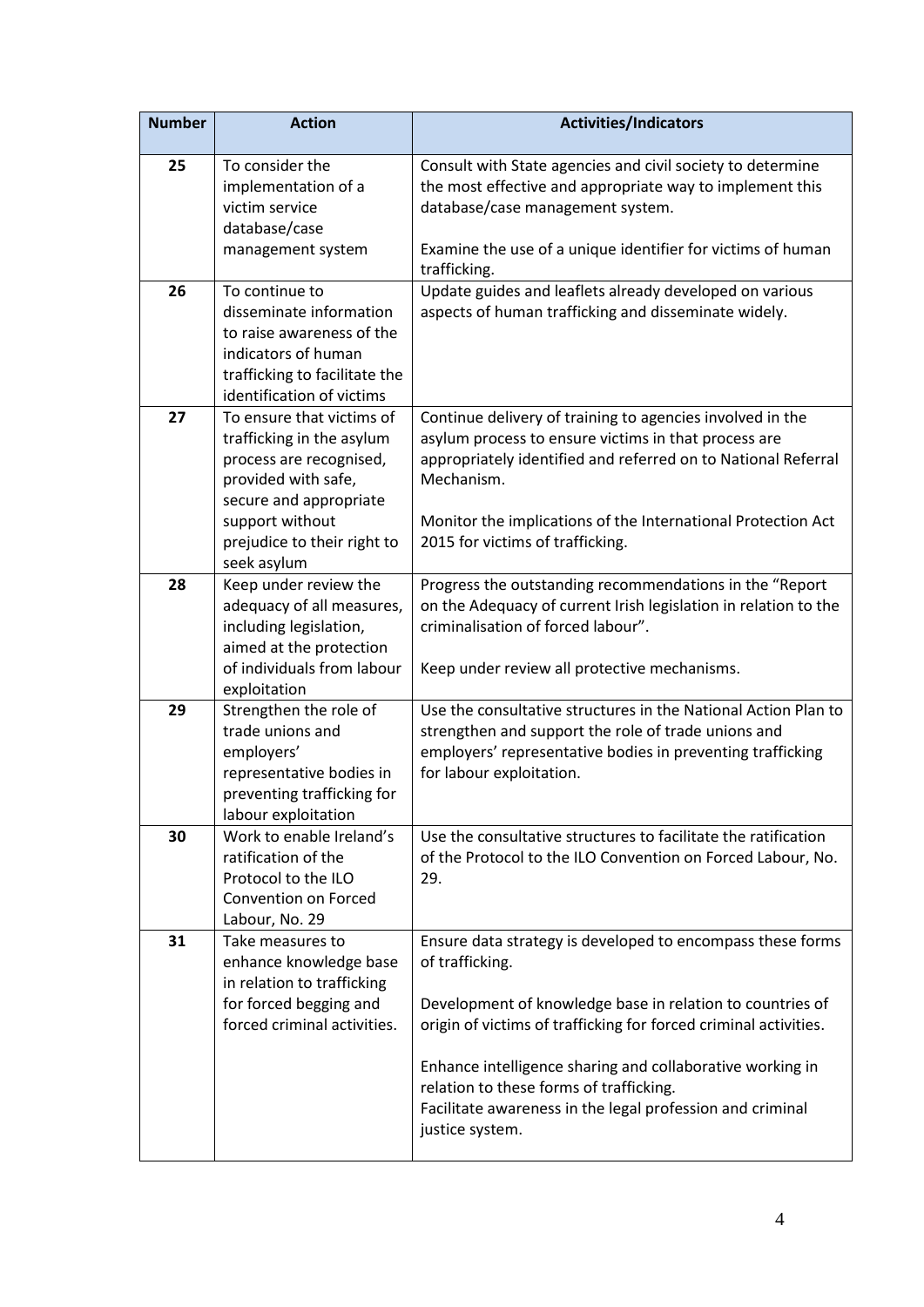| <b>Number</b> | <b>Action</b>                                                                                                                                                                                    | <b>Activities/Indicators</b>                                                                                                                                                           |
|---------------|--------------------------------------------------------------------------------------------------------------------------------------------------------------------------------------------------|----------------------------------------------------------------------------------------------------------------------------------------------------------------------------------------|
| 32            | Develop guidelines to<br>assist all State authorities<br>in addressing complex<br>cases where persons who<br>have been found engaged<br>in criminal activities may<br>be victims of trafficking. | Guidelines developed and adopted.                                                                                                                                                      |
| 33            | To ensure that victims of<br>human trafficking are<br>aware of and have access<br>to existing compensation<br>schemes which are<br>available to victims of a<br>crime                            | Ensure that guides for victims of human trafficking contain<br>information outlining rights including the right to<br>compensation and ensure a wide distribution of these<br>guides.  |
| 34            | To ensure that all<br>avenues are explored in<br>the provision of<br>compensation to victims<br>of human trafficking                                                                             | To examine existing schemes of compensation to victims of<br>human trafficking and make any necessary<br>recommendations.                                                              |
| 35            | Continue to assist the<br>voluntary return of<br>victims of human<br>trafficking                                                                                                                 | Ensure that victims of human trafficking are aware of the<br>option to avail of the voluntary return home and the<br>reintegration assistance that is available.                       |
| 36            | To further develop and<br>enhance the enforcement<br>response for all forms of<br>human trafficking                                                                                              | Review of enforcement measures undertaken.<br>Specific enforcement measures related to trafficking for<br>forced labour, forced begging and forced criminal activities<br>examined.    |
| 37            | Keep under review the<br>adequacy of legislation to<br>support the prosecution<br>of traffickers                                                                                                 | Ongoing monitoring of the efficacy of current legislation to<br>be undertaken and appropriate consultation with An Garda<br>Síochána maintained.                                       |
| 38            | Ensure the full range of<br>specialist Garda are<br>utilised in the prevention<br>and prosecution of<br>trafficking                                                                              | Full range of specialist Garda resources to be utilised, as<br>appropriate, to target the prosecution of traffickers and the<br>targeting of their criminal gains.                     |
| 39            | Establishment of new<br>Garda Unit with<br>responsibility for Human<br>Trafficking                                                                                                               | New Unit with responsibility for human trafficking<br>established.<br>Links between new Unit and full range of State and civil<br>society organisations active in the field developed. |
| 40            | Continued provisions of<br>training in investigation<br>of human trafficking to<br>Garda Officers                                                                                                | Specialised investigation training provided.<br>Comprehensive review of training methods undertaken.                                                                                   |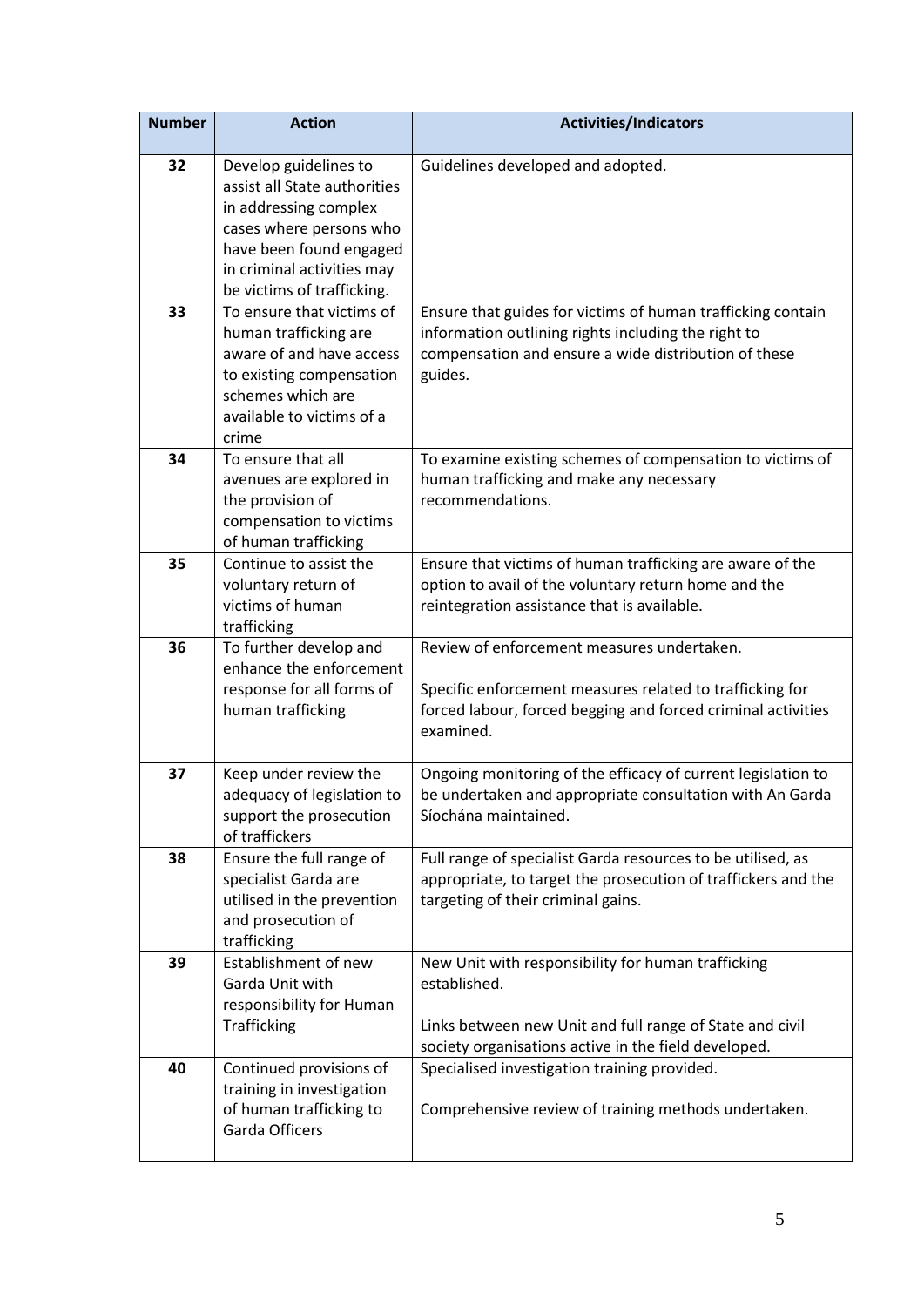| <b>Number</b> | <b>Action</b>                                                                                                                                                                                                                                          | <b>Activities/Indicators</b>                                                                                                                                             |
|---------------|--------------------------------------------------------------------------------------------------------------------------------------------------------------------------------------------------------------------------------------------------------|--------------------------------------------------------------------------------------------------------------------------------------------------------------------------|
| 41            | To maintain police co-<br>operation at international<br>level focused on the<br>prevention and<br>prosecution of human<br>trafficking offences                                                                                                         | Maintenance of relationships with:<br><b>CEPOL</b><br><b>EUROPOL</b><br><b>INTERPOL</b><br><b>EMPACT</b><br><b>FRONTEX</b><br>and attendance at relevant fora.           |
| 42            | To ensure the effective<br>investigation of human<br>trafficking where criminal<br>activities may have been<br>carried out by the<br>potential victim and the<br>appropriate<br>consideration of non-<br>punishment of victims of<br>human trafficking | To continue professional training of members of An Garda<br>Síochána.<br>To conduct information sessions with relevant bodies to<br>address the issue of non-punishment. |
| 43            | To continue to ensure the<br>protection of victims and<br>witnesses during the<br>criminal justice process                                                                                                                                             | Provision of security and personal safety advice to victims of<br>trafficking by Crime Prevention Officer.                                                               |
| 44            | Continue to foster close<br>collaborative working<br>relationship with civil<br>society in developing and<br>delivering a response to<br>human trafficking                                                                                             | Monitor ongoing effectiveness and inclusiveness of<br>consultative structures.<br>Identify opportunities for joint projects.                                             |
| 45            | To actively engage with<br>NGOs for the purpose of<br>awareness-raising and<br>project development                                                                                                                                                     | To collaborate on awareness-raising events and on<br>applications to the EU for funding for joint projects on<br>human trafficking.                                      |
| 46            | To continue to provide<br>funding to NGOs active in<br>the field of human<br>trafficking.                                                                                                                                                              | To ensure funding is made available as appropriate and as<br>efficiently as possible.                                                                                    |
| 47            | To explore opportunities<br>for funding innovative<br>programmes aimed at<br>victims, or persons at risk,<br>of human trafficking (e.g.<br><b>Dormant Accounts</b><br>Funding)                                                                         | Ensure human trafficking related projects are provided for<br>under the Dormant Accounts Funding Plan.                                                                   |
| 48            | To continue to promote<br>international co-<br>operation between An<br>Garda Síochána and law<br>enforcement agencies in<br>other jurisdictions                                                                                                        | Develop international relations between law enforcement<br>organisations in terms of the exchange of information,<br>intelligence and best practices.                    |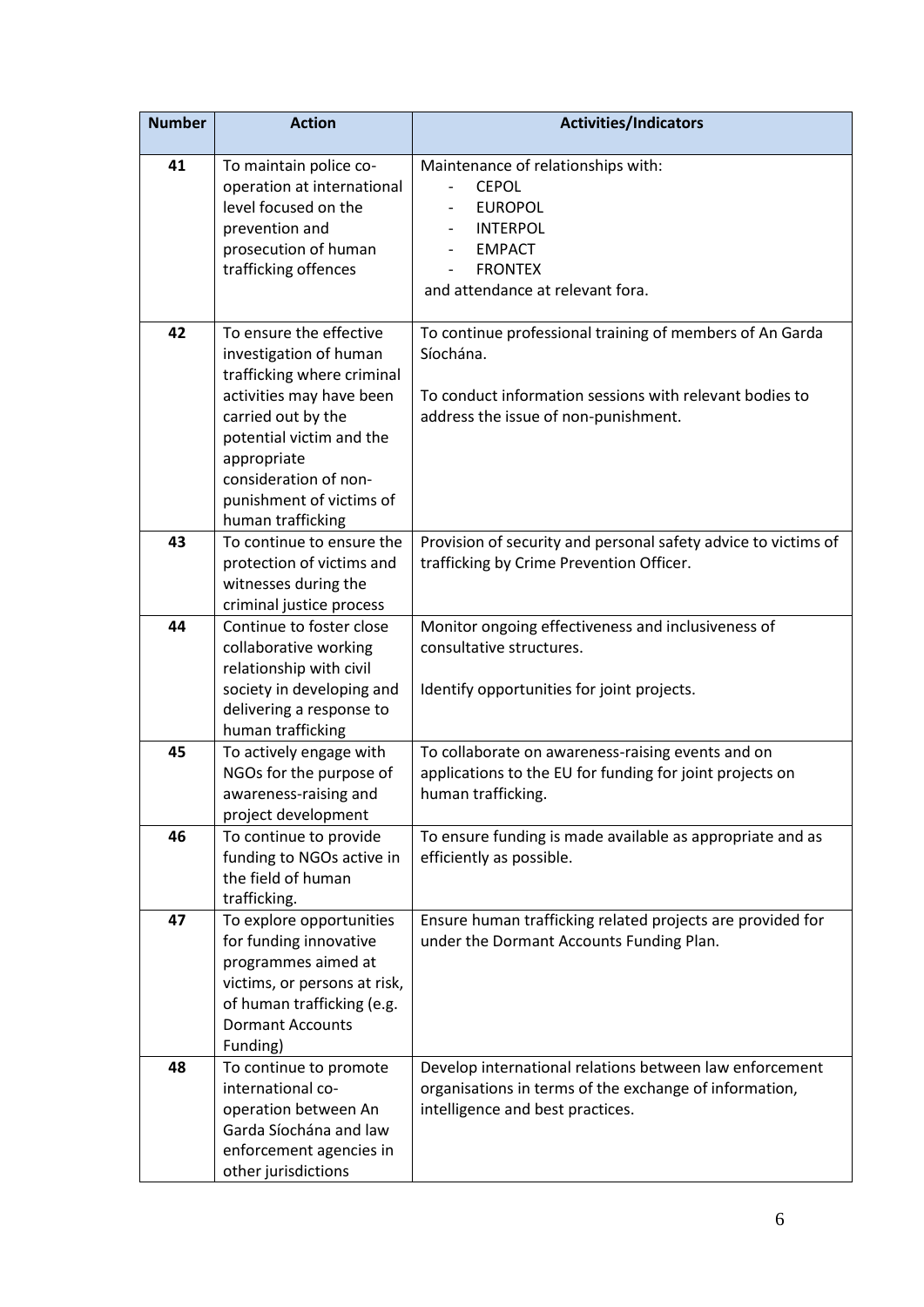| Development of joint projects (e.g. joint conferences).<br>49<br>Maintain close working<br>relationship with                                                                                |  |
|---------------------------------------------------------------------------------------------------------------------------------------------------------------------------------------------|--|
|                                                                                                                                                                                             |  |
| Department of Justice                                                                                                                                                                       |  |
| Explore the possibility of putting in place arrangements for<br>Northern Ireland<br>biennial analysis of victim referrals, on a cross-border basis,                                         |  |
| to identify key learning points and common themes.                                                                                                                                          |  |
| Attendance at EU Networks and EMPACT meetings.<br>50<br>Participation in relevant                                                                                                           |  |
| EU-level processes                                                                                                                                                                          |  |
|                                                                                                                                                                                             |  |
| 51<br>To continue to support<br>Continue to engage with An Garda Síochána on the Santa                                                                                                      |  |
| the work of An Garda<br>Marta Project as appropriate.                                                                                                                                       |  |
| Síochána in the Santa                                                                                                                                                                       |  |
| Marta Project                                                                                                                                                                               |  |
| Promote a 'zero tolerance policy' to sexual exploitation by<br>52<br><b>Ensure Irish Defence</b><br>Forces in International<br>Irish Defence Forces in International Peacekeeping roles and |  |
| Peacekeeping role are<br>provide training.                                                                                                                                                  |  |
| trained in anti-trafficking                                                                                                                                                                 |  |
| measures                                                                                                                                                                                    |  |
| 53<br>Address how to establish<br>As part of the overall review of the victims identification                                                                                               |  |
| the most effective<br>process, specific consideration will be given to systems for                                                                                                          |  |
| identification of child victims.<br>identification mechanism                                                                                                                                |  |
| which takes into account<br>the special circumstances                                                                                                                                       |  |
| and needs of child victims                                                                                                                                                                  |  |
| of trafficking                                                                                                                                                                              |  |
| Carry out a review of the<br>A review of the current data collection systems will be<br>54                                                                                                  |  |
| data collection systems<br>undertaken.                                                                                                                                                      |  |
| specifically for child                                                                                                                                                                      |  |
| victims<br>Monitoring of Tusla/An<br>55<br>This protocol will be kept under review and amended as                                                                                           |  |
| Garda Síochána protocol<br>necessary.                                                                                                                                                       |  |
| related to                                                                                                                                                                                  |  |
| unaccompanied minors                                                                                                                                                                        |  |
| arriving at ports                                                                                                                                                                           |  |
| 56<br>Review of procedures<br>Monitor practices between An Garda Síochána and Tusla to                                                                                                      |  |
| between An Garda<br>ensure they are effective and meet the needs of child                                                                                                                   |  |
| Síochána and Tusla in<br>victims.<br>relation to the                                                                                                                                        |  |
| identification and                                                                                                                                                                          |  |
| provision of support to                                                                                                                                                                     |  |
| child victims                                                                                                                                                                               |  |
| 57<br>Monitor the operation of the policy and implement<br>To continue to promote                                                                                                           |  |
| and develop the Equity in<br>improvements as required with timelines and deliverables.                                                                                                      |  |
| Care Policy                                                                                                                                                                                 |  |
| To continue with the<br>58<br>To monitor the Aftercare Policy and implement                                                                                                                 |  |
| improvements where appropriate.<br>Aftercare Policy that is<br>currently in place                                                                                                           |  |